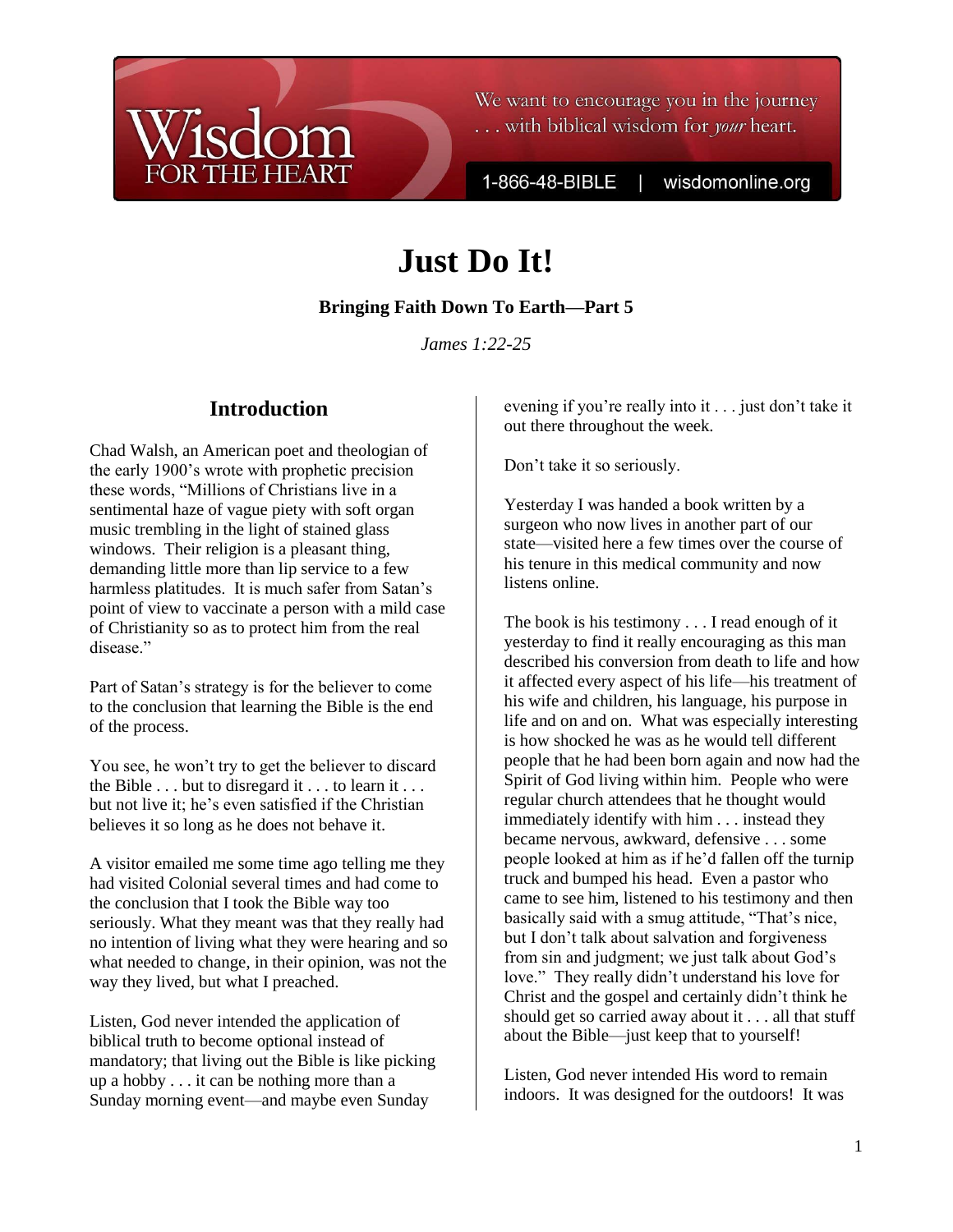made to be communicated to the world—by means of your walk.

In the words of the popular Nike commercial—*Just do it!* In other words, get serious about your sport. . . be willing to sweat; to work it out . . . whatever you want to do—run, jump, ride, shoot, tackle, swim, whatever—don"t just talk about it—just *do it!* 

After only an opening sentence, James has taken us to the deep issues of life and shown us the evidences of maturing in Christ for those who are willing to just do it—to live it out.

**How do you handle trials and trouble?** How do you live out your faith? James effectively answers, you grow in your faith and focus beyond asking for immediate deliverance to asking for wisdom so that suffering is not wasted as you choose your responses of faith and trust.

**How do you handle temptation?** You grow in patience and desire for the truly good gifts from God your Father that provide life rather than jump to embrace the ever-present counterfeit pleasures of the world that bring about death.

**How do you handle truth?** You grow in your willingness to be schooled by the tutor of truth with your mouth closed and your ears open and your hands clean and your heart teachable and your spirit humble.

And why would God ever expect you to respond to trials and trouble and temptation and truth in that manner? I mean, who does He think we are?

James began with that answer—we are the slaves of Jesus Christ who is the Lord . . . the true and living God.

Slaves can never take the words of their Master too seriously; a slave never considers the will of his Master as an option.

He just does it.

We are His property . . . we belong to Him and He is our Master—and what He says, we just do it!

Jesus Christ once said to his disciples, *"Why do you call me Lord, Lord and do not do what I tell you . . . but whoever hears my words and acts on them . . . is like a wise man who builds his house on a rock." (Luke 6)*

Wisdom is putting God"s word into action—in other words, the slave of God builds his life on the words of God.

So here's the question: Just how are we doing as slaves of Jesus Christ? What kind of slaves are we—really!

To help us answer that question, James will take us into a classroom and then into a dressing room to show us the difference between Christianity as a hobby and Christianity as a matter of the heart.

## **1. The Classroom**

First, the classroom . . . Look at *James chapter 1 and verse 22: But prove yourselves doers of the word, and not merely hearers who delude themselves.*

The original word for hearers—from akroates  $(\alpha \kappa \rho \alpha \sigma \pi \eta \varsigma)$ —is the same word the Greeks used for a student in the university who was auditor. It actually refers to an attentive listener. Spiros Zodhiates, The Work of Faith, (AMG Publishers, 1985), p. 111

An auditor is someone who sits down in class with the other students, has the same advantages of learning and can benefit from what he hears in class.

The difference between an audit student and a credit student—in the first century and the  $21<sup>st</sup>$  century is that the audit student has some of the same advantages, but doesn"t have the same responsibilities. Ibid, p. 111

He doesn"t have to take the mid-term exam or any of the pop quizzes. He doesn"t have to turn in homework or stay up late doing the reading assignments; he doesn"t have to turn in any term papers for the teacher to examine his thinking.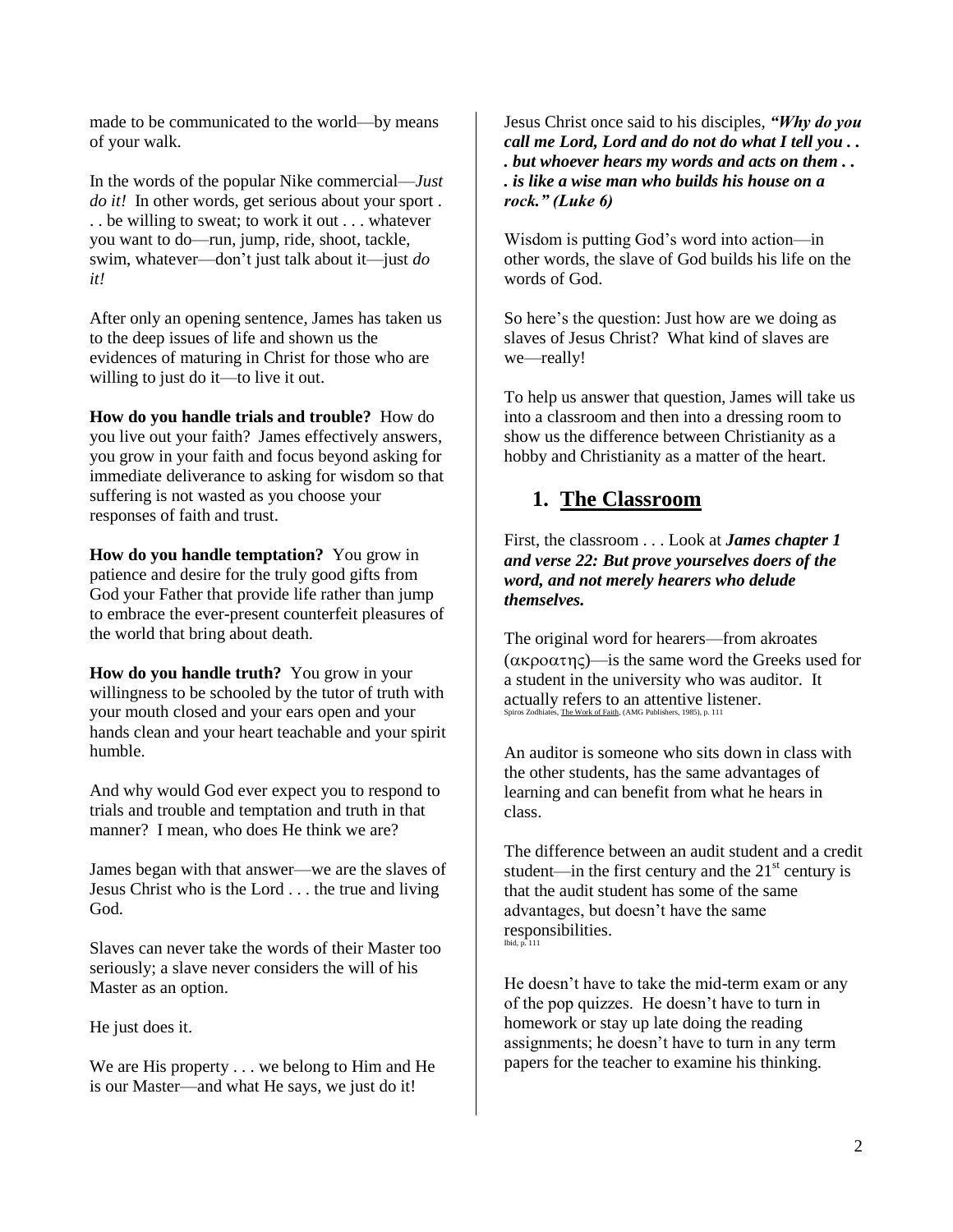The problem is though, at the end of an education, the auditor cannot become a practicing lawyer, or engineer, or nurse or teacher, or mechanic.

They are not licensed to practice because they never did the assignments. They want the benefits without the responsibilities. They wanted to get credit for being in class, but that"s where they wanted it to stay . . . they didn"t want any homework.

This is the person who attends the church but never joins the church. They want the benefits of the church without any responsibilities . . . it's just a lot easier to date the church—in fact, more than one at a time—sure, they found some attractive ones to date but they couldn"t find a perfect one; so they"d never consider settling down and certainly not spend time or money paying on the mortgage or fixing up the place or serving the needs of people who come over.

This is the person who knows Christ but has not publicly testified to that relationship through believer"s baptism. That would be uncomfortable for me; that would require I get up in front of somebody . . . that would mean I have to act and not just believe.

Now you"re catching on.

James would say, "Just do it . . . move from spectating to participating."

Now there are those who would say that James isn"t talking about Christians as auditors here—surely a genuine Christian would never be an auditor?! They argue that the auditor here—the attentive listener—is an unbeliever.

That might sound reasonable—certainly there are plenty of texts to challenge insincere faith—but that view, frankly, lets the church off the hook. It misses the very challenge James was delivering to his Jewish, Christian audience. And it misses the context here of maturing faith.

The Reformer, Martin Luther didn"t think the Book of James should be approved as scripture because he viewed James and Paul in contradiction. I believe he missed the context of James which brought Luther to believe there was a contradiction. The Apostle Paul is interested and inspired to reveal the definition of saving faith—it is without works (Ephesians 2:8-9).

The Apostle James is not dealing with the definition of faith—he is interested in the demonstration of faith—you cannot demonstrate faith without works—faith without works is dead—it"s useless (James 2:17).

Paul was interested in defining justification in the sight of God; James is interested in defining justification before mankind!

With that context in mind, James is not contrasting a believer with an unbeliever—he"s contrasting a maturing active believer with an immature inactive believer whose testimony before a watching world is effectively dead.

In fact, the verb tense for "prove yourselves doers of the word" is present tense—several different translations pick up on this as they translate this verse—continue to be doers of the word . . . keep on obeying this message . . . show yourself more and more a doer . . . do what it says . . . don't stop. D. Edmond Hiebert, James (BMH Books, 1992), p. 118

The immature believer wants whatever he learns in church to stay at church . . . whatever he sees in the Bible to stay in the Bible . . . don't give me any homework—don"t give me any late-night assignments . . . I just want to listen . . . I will audit my way through trials, temptations and trouble.

James is saying, if you want to be able to practice your faith—like a practicing doctor or a practicing nurse—you can't audit God's word . . . you can't take it or leave it.

In fact, James goes on to say at the end of *verse 22*, if you"re going to think like that you"ve actually begun *deluding yourselves*. Literally, you"ve gotten Off track in your thinking. and the Epistle of James, Augsburg Publishing,

1966), p. 555

The word for delude—paralogizomai  $(\pi \alpha \rho \alpha \lambda o \gamma \zeta o \mu \alpha t)$ —carries with it the idea of cheating or defrauding yourself. ry, (Baker Academic, 2009), p. 120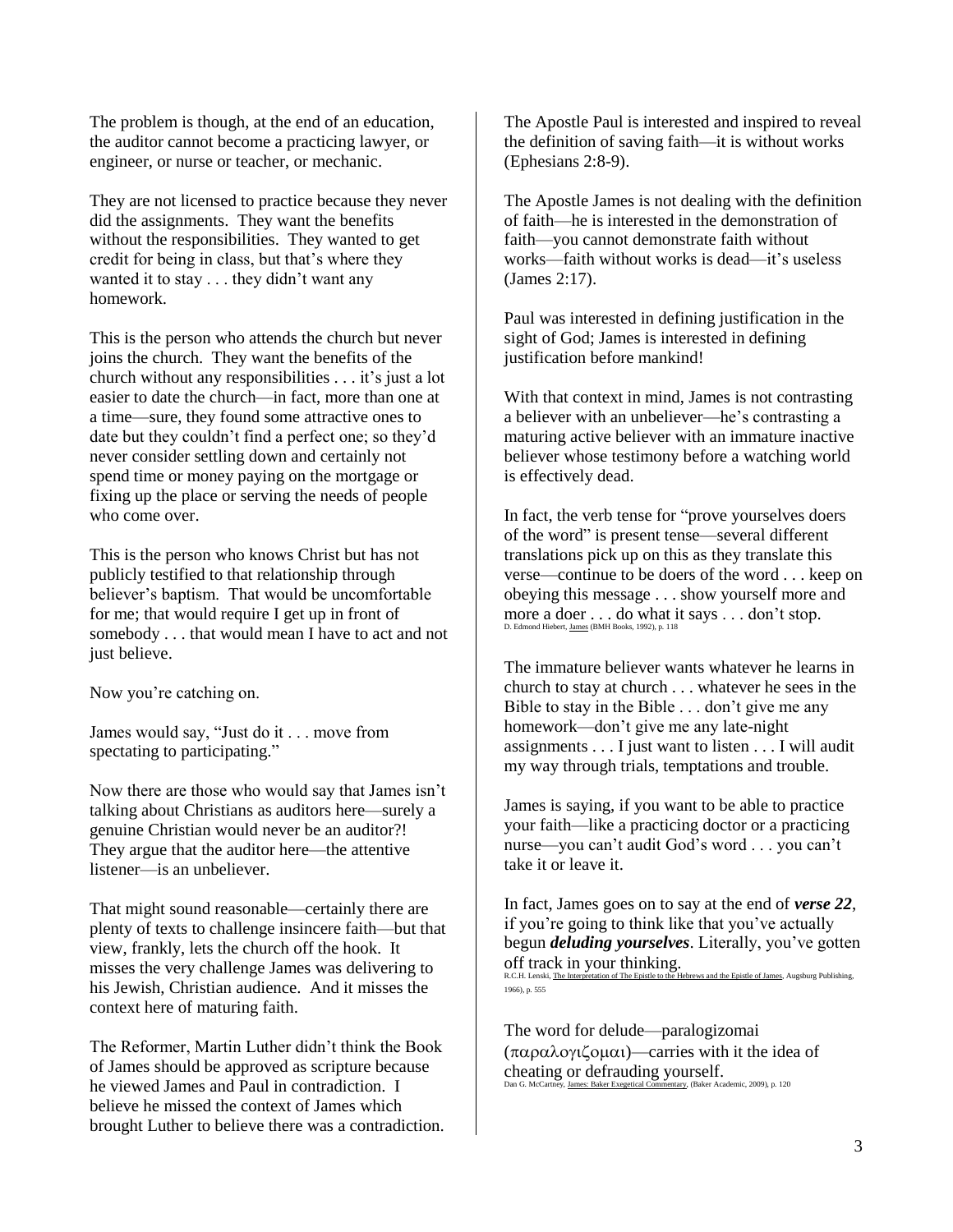In other words, whenever you hear the word taught or you read the word for yourself and you decide that you will not put it into practice you end up cheating yourself out of growth in maturity and all that a deeper faith and closer walk with Christ can mean.

Take your little children to the Lincoln Memorial and they"ll want to run up and down the stairs and they"ll think that"s just grand—but the mature person will read the inscriptions and revel in the character of this man and all he accomplished for our nation.

James is saying that if we run around like little children, we basically end up cheating ourselves out of so much more to appreciate about our Lord. We miss out on so much depth and growth in Him.

There's one more thought here I want to show you before we leave this classroom illustration.

James is talking about a "doer" as he begins *verse*  22. The word he used is poietes  $(\pi$ ountric) which gives us our transliterated word for poet. He"s talking about creatively serving the Lord. Zodhiates, p. 10

He"s not talking about obeying with a bad attitude or doing things at a bare minimum—he"s talking about the maturing believer who gives God his creative best—his passionate service—a desire to serve God with excellence.

Immaturity says, "I"ll get the job done with the least amount of energy and thought—I"ll do what I"m supposed to do but not one thing more." Maturity says, "What can I do next . . . how can I do it better?"

You see, James is not only saying, "Just do it" ... he"s saying, "Just do it with excellence and creativity."

He's talking about servants of God who don't just put in time—they give everything they have to please their Lord and they attempt to reflect the excellence of God"s character in the excellence of their work.

Speaking of a reflection, James now takes us out of the classroom and opens another door of illustration—this time it's a dressing room.

### 2. **The Dressing Room**

Look at *verse 23. For if anyone is a hearer of the word and not a doer, he is like a man who looks at his natural face in a mirror: 24. For once he has looked at himself and gone away, he has immediately forgotten what kind of person he was.* James is suggesting, if anyone listens to the word but doesn"t take action, he is like a man looking in a mirror at his natural face—literally, at the face he was born with . . . Hiebert, p. 121

. . . but then walks away without doing anything about it.

James is basically saying, with a sense of humor, why would anyone do that?

Looking into the mirror usually leads you to take SOME kind of remedial action.<br>Ralph P. Martin, James: Word Biblical Commentary (Thomas Nelson, 1988), p. 50 Ralph P. Martin, James: Word Biblical Com

It"s most often an emergency.

None of us showed up here today looking like we did when we first saw our reflection in the mirror . . . there"s been a tremendous amount of repair.

I love James" choice of words—by the inspiring influence of the Holy Spirit, even his use of the word for "man" is intended. Look again at *verse 23. If anyone is a hearer of the word and not a doer, he is like a man who looks at his face in the mirror.*

The word for "man" is not generic here, but specific.

Why? Because a man is a perfect illustration for James' point simply because of the way a man looks in the mirror.

A man glances into a mirror . . . a woman gazes into a mirror. Tony Evans, The Perfect Christian (Word Publishing, 1998), p. 42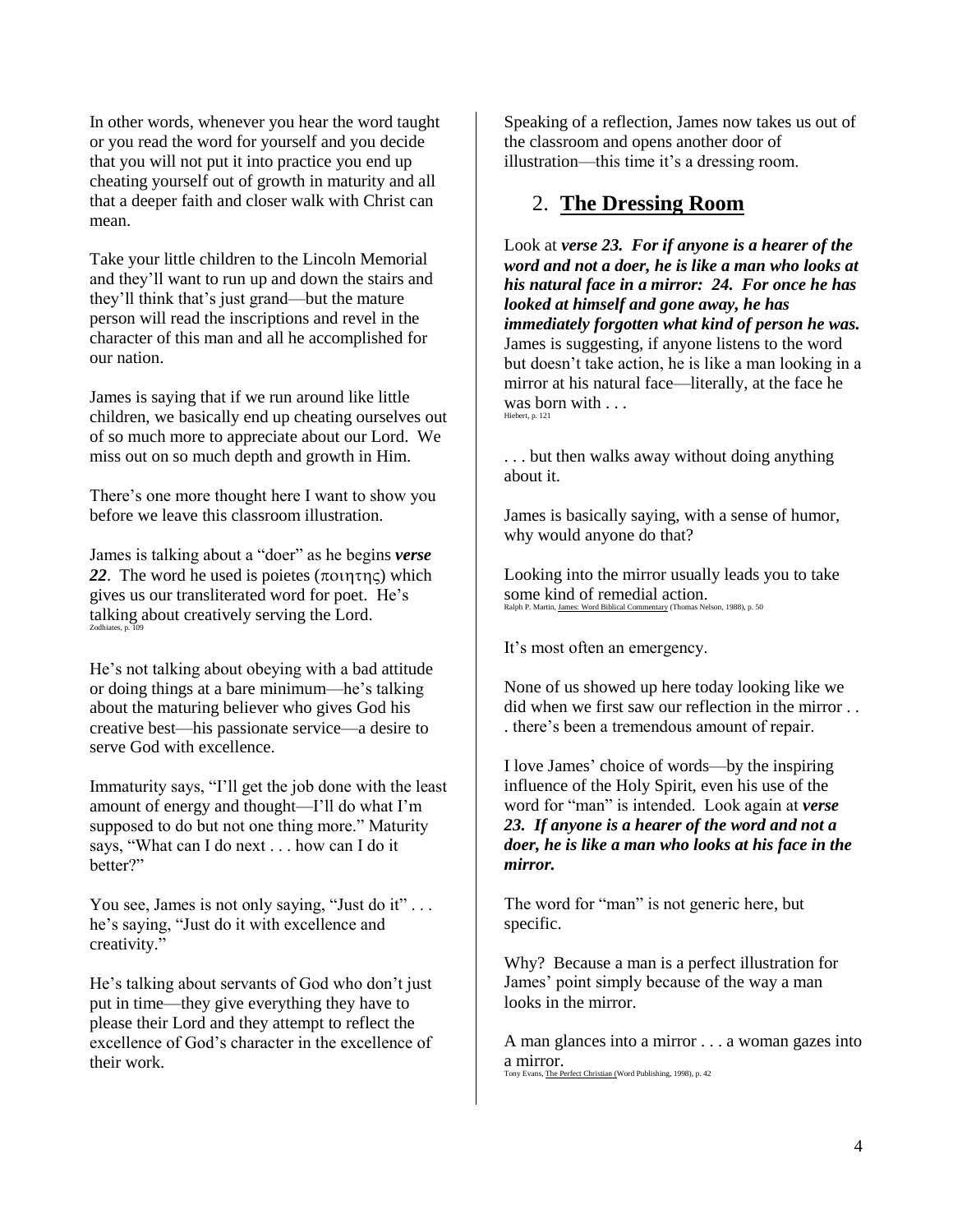And a man looks in a mirror and says, "Yeah, that"s me"; a woman looks in the mirror and says, "Oh my!"

A man looks and says, "Not too bad." A woman says, "I can't believe it's *that* bad!"

And a heroic effort of reconstruction begins. Just count the pieces of machinery it takes to get a woman ready vs. a man. And there's not a man alive who will complain.

One of the first things Marsha bought me when we were dating in college was a comb. It just showed up in my student mailbox. I didn"t comb my hair. And I used to have some—so use your imagination. Why bother combing it.

I used to wonder how my mother did it with four sons and only one bathroom . . . now I know . . . we just didn"t care. Four girls would have been a different story.

You see, James isn"t pulling words at random.

This is the inspired clarity of James' illustration: a woman is not going to step in front of a mirror and do nothing—a man just might. Ibid

And now that he has our attention with the illustration, he"s going to take us deeper with the application. Notice *verse 25. But one who looks intently at the perfect law, the law of liberty and abides by it, not having become a forgetful hearer but an effectual doer, this man will be blessed in what he does.*

He"s talking now about looking intently into the perfect law—the law of grace which has captured us. We are now slaves to the Master of liberty and grace.

And James says, "We"re abiding by it." The word 'abiding' means to stay close to the Word.

James writes, we"re not going to be forgetful hearers. The original word translated forgetful doesn"t mean to fail to remember, it means to disregard—to neglect. McCartney, p. 121

One author said of this text, "We are gripped by the word and it holds us." Lenski, p. 557

The idea behind looking intently also carries the idea of bending over with humility to look . . . to stoop down to see.

Pride fogs up the mirror. Pride looks at its reflection and is only interested in saving face. The maturing believer humbly looks at their reflection and desires to conform ever more to the image of Christ.

And he finds hope and energy and encouragement as he stays close—as he grips—the word of grace.

F.B. Meyer, the British pastor and commentator, born in 1847, wrote, "I used to think that God's blessings were on shelves one above the other; and that the taller we grew in character the easier we could reach them. I now find that God"s gifts are on the shelves one beneath the other; and it is not a question of growing taller but of stooping lower; and that we have to go down, always down [as we mature] to get His best gifts." Zodhiates, p. 12

James ends the paragraph by promising, verse 25b, *this man*—shifting now to a generic reference to any Christian who does act upon what he learns *this kind of believer will be blessed in what he does.*

David the Psalmist wrote, *I will walk at liberty, for I seek your precepts (Psalm 119:45).*

He also invited the word to do its work on his reflection when he wrote, *Search me, O God, and know my heart; try me and know my anxious thoughts, and see if there be any hurtful way in me, and lead me in the everlasting way (Psalm 139:23-24).*

That's the way to respond to the truth of the Word; stooping down to listen and learn and then live it out.

A contemporary of F. B. Meyer was a British pastor named Robert Chapman. Charles Spurgeon called him the saintliest man he ever knew. I've read two biographies of Chapman and in one of them he was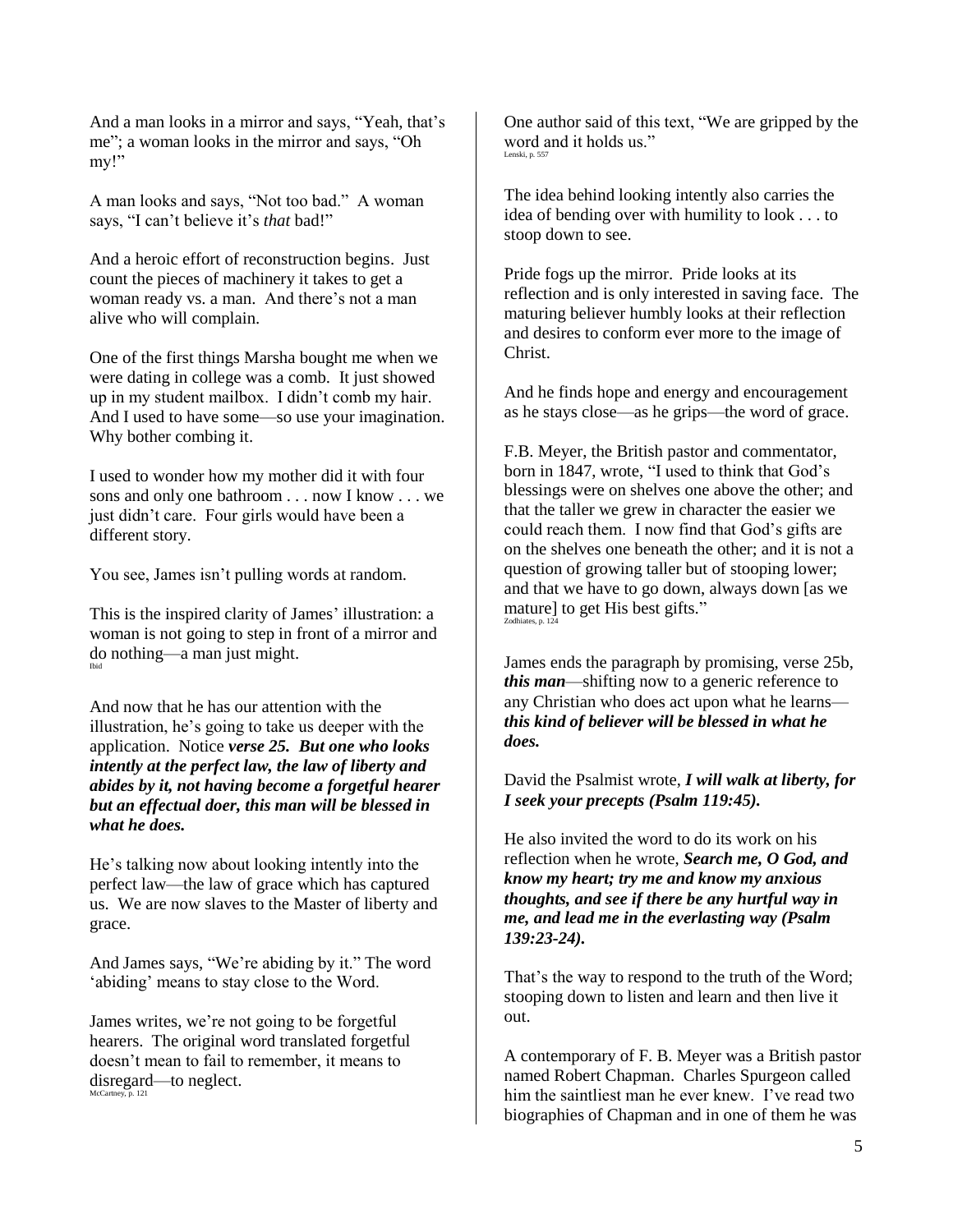giving advice to a missionary that was heading for the field of ministry. His advice was simply this: keep low, look up and press forward.

Robert L Peterson & Alexander Strauch, Lessons in Spiritual Leadership From the Life of R.C. Chapman (Lewis and Roth, 1991), p. 701

In other words, keep low—stay humble; look up stay focused on Christ; and press forward—live what you learn.

Which is another way of saying, "Just do it."

That's exactly what James is saying . . . don't be content with just listening; you need to really learn it; and don"t stop after learning it; you need to live it! Do the homework; practice it . . . just do it!

In his book Improving Your Serve, Chuck Swindoll repeated a parable you may have heard before—let me read you his version.

> **Let's pretend that you work for me. In fact, you are my executive assistant in a company that is growing rapidly. I'm the owner and I'm interested in expanding overseas.**

**To pull this off, I make plans to travel abroad and stay overseas until a new branch office can be established. I make all the arrangements to take my family in the move to Europe for six to eight months. As my assistant I leave you in charge of all the busy stateside organization. I tell you that I will write you regularly and give you direction and instructions.** 

**I leave and you stay. Months pass. A flow of letters are mailed from Europe and received by you at the national headquarters. In them, I spell out my expectations.** 

**Finally, I return. Soon after my arrival I drive down to the office. I am stunned! Grass and weeds have grown up high. A few windows facing the street are broken.** 

**I walk into the receptionist's room and she's doing her nails, listening to her** 

**favorite radio station. I look around and notice the waste baskets are overflowing, the carpet hasn't been vacuumed for weeks and nobody seems concerned that the owner has even returned.** 

**I ask about your whereabouts and someone in the crowded lounge area points down the hall and yells over the radio, "I think he's down there."**

**Disturbed, I move in that direction and bump into you as you are finishing a checker game with our sales manager. I ask you to step into my office—only to discover it has been temporarily converted into a television room for watching the afternoon soap operas.**

**"What in the world is going on?"**

**"What do ya' mean?"**

**"Well, look at this place! Didn't you get any of my letters?"**

**"Letters? Oh, yeah—sure, we got every one of them. As a matter of fact, we've had letter studies every Friday night since you've been away. We even divided all the personnel into small groups for discussing the things you wrote. Some of those things were really interesting. You'll be pleased to know that a few of us actually committed to memory some of your sentences and paragraphs. One or two employees even memorized an entire letter and more! Great stuff in those letters!"**

**"Okay, okay, you got my letters, you studied them and discussed them and even memorized them. But what did you do about them?"**

**"Do? Um, we didn't do anything about your letters."** Charles R. Swindoll, quoted in R. Kent Hughes, James: Faith that Works (Crossway Books, 1991), p. 71

This problem, stretches all the way back to the times of James the Apostle, the Christians of the